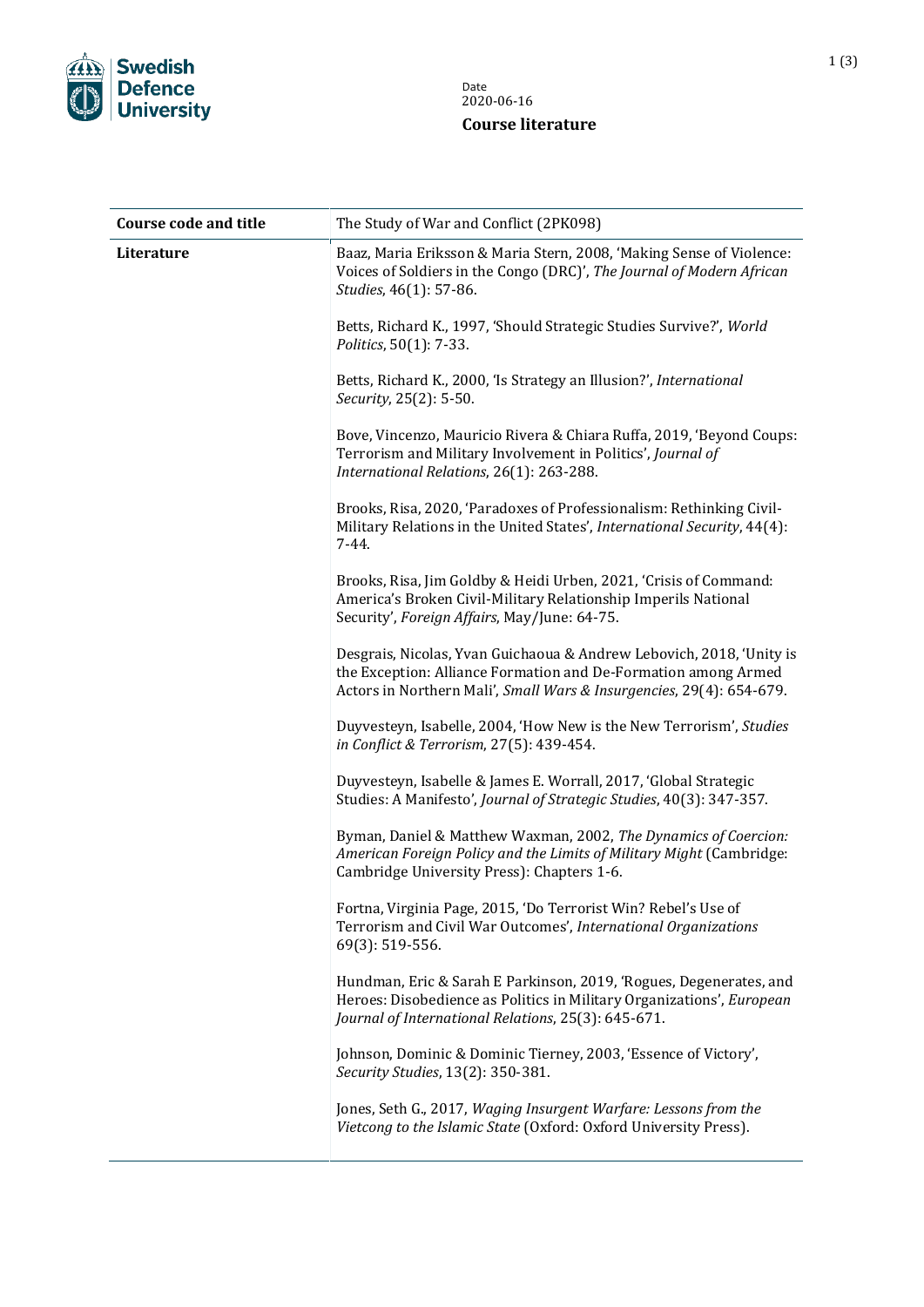

King, Anthony, 2007, 'The Existence of Group Cohesion in the Armed Forces: A Response to Guy Siebold', *Armed Forces & Society*, 33(4): 638-645.

Larsdotter, Kersti, 2014, 'Fighting Transnational Insurgents: The South African Defence Force in Namibia, 1966-1989', *Studies in Conflict & Terrorism*, 37(12): 1024-1038.

Larsdotter, Kersti, 2019, 'Military Strategy and Peacekeeping: An Unholy Alliance?', *Journal of Strategic Studies*, 42(2): 191-211.

MacKenzie, Megan, 2015a, *Beyond the Band of Brothers: The US Military and the Myth that Women Can't Fight* (Cambridge: Cambridge University Press).

Martel, William C., 2011, 'Victory in Scholarship on Strategy and War', *Cambridge Review of International Affairs*, 24(3): 513-536.

Meiser, Jeffrey W., 2016/17, 'Ends+Ways+Means = (Bad) Strategy,' *Parameters* 46(4): 81-91.

Maleševiċ, Siniša, 2014, 'Is War Becoming Obsolete? A Sociological Analysis', *The Sociological Review*, 62(S2): 65-86.

Melander, Erik, Magnus Öberg & Jonathan Hall, 2009, 'Are "New Wars" More Atrocious? Battle Severity, Civilians Killed and Forced Migration Before and After the End of the Cold War', *European Journal of International Relations*, 15(3): 505-536.

Moskos, Charles C., 1977, 'From Institution to Occupation: Trends in Military Organizations', *Armed Forces & Society*, 4(1): 41-50.

Nuechterlein, Donald E., 1976, 'National Interests and Foreign Policy: A Conceptual Framework', *British Journal of International Studies*, 2(3): 246-266.

Pape, Robert A., 2003, 'The Strategic Logic of Suicide Terrrorism,' *American Political Science Review*, 97(3): 343-361.

Ruffa, Chiara, 2018, *Military Cultures in Peace and Stability Operations* (Philadelphia, PA: University of Pennsylvania Press).

Schelling, Thomas C., 2008[1966], *Arms and Influence* (New Haven, CT: Yale University Press), Chapter 1.

Schulzke, Marcus, 2013, 'Ethically Insoluble Dilemmas in War', *Journal of Military Ethics*, 12(2): 95-110.

Smith, Rupert, 2006[2005], *The Utility of Force: The Art of War in the Modern World* (London: Penguin): Introduction.

Staniland, Paul, 2017, 'Armed Politics and the Study of Intrastate Conflict', *Journal of Peace Research*, 54(4): 459-467.